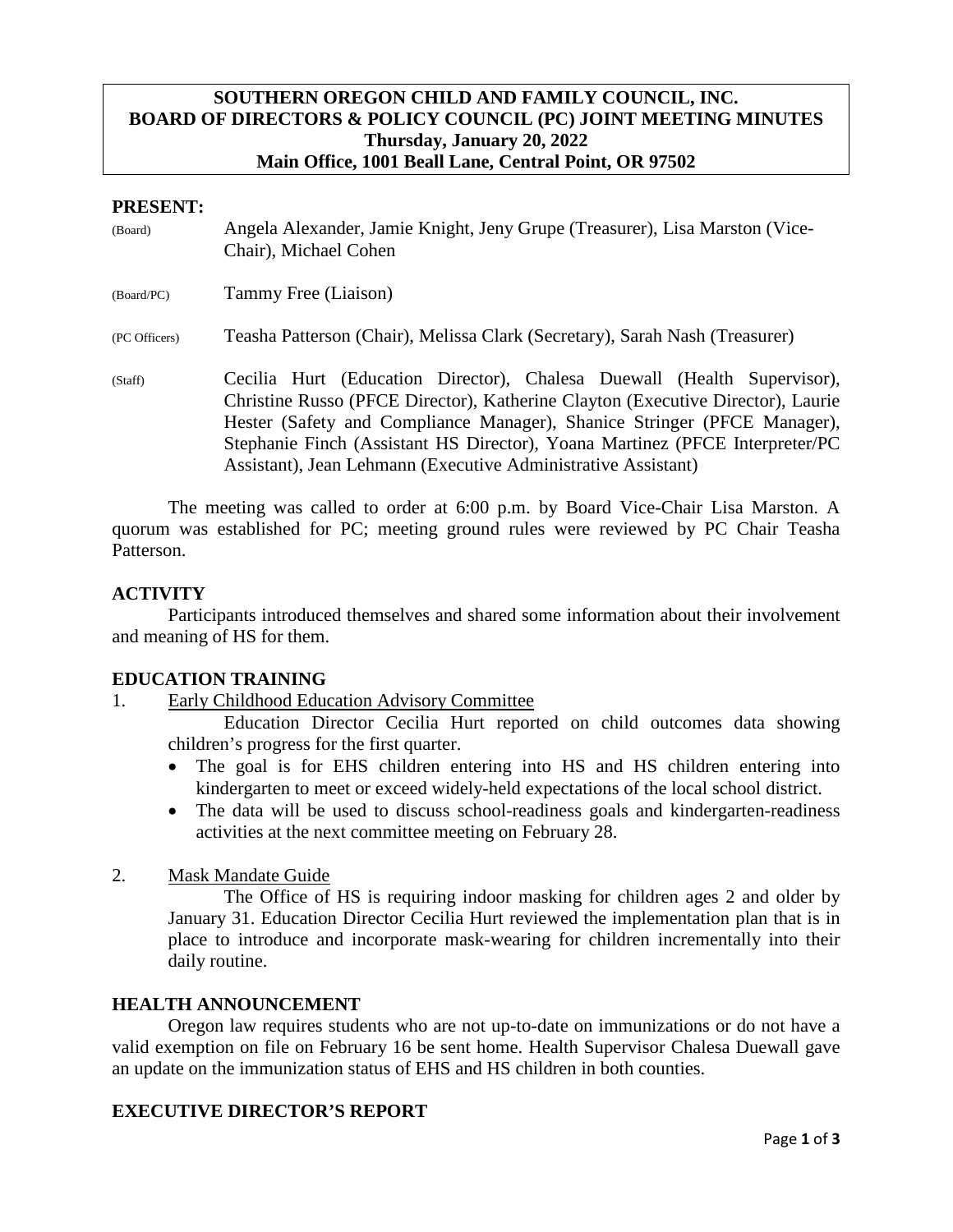1. Vaccine, Masking, and Test Requirements for Unvaccinated Staff

Safety and Compliance Manager Laurie Hester gave an overview of new provisions to the HS Performance Standards for vaccination, masking, and testing to mitigate the spread of COVID-19 in HS programs:

- Indoor masking for children ages 2 and older
- Indoor and outdoor masking for unvaccinated adults with children
- Individuals considered up-to-date after receiving a booster, or it has been less than 5 months since the second dose of the Pfizer or Moderna vaccine, or it has been less than 2 months since the single dose of the Johnson and Johnson vaccine.
- Weekly testing for COVID for unvaccinated staff, volunteers, and contractors who work with children.

# **MOTION: Michael Cohen made a motion to accept the policy and procedures based on the new provisions to the HS Performance Standards for COVID-19 vaccination, masking, and testing as presented. Angela Alexander seconded the motion; the motion carried.**

- 2. Program Information Summary
	- Executive Director Katherine Clayton gave an update from the state:
	- HS/EHS-OPK and Preschool Promise programs are seeing a 30% increase of children with disabilities/challenging behaviors in classrooms statewide.
	- HS/EHS-OPK and Preschool Promise are also experiencing daily classroom closures of 50% statewide due to quarantine and positive cases in children.

## **OREGON HS ASSOCIATION (OHSA) PRESENTATION**

Board member Angela Alexander and PC state rep Melissa Clark gave a PowerPoint presentation of the November OHSA Fall Conference in Salem.

# A BREAK WAS TAKEN AT 7:15 P.M. THE MEETING RESUMED AT 7:25 P.M. WITH BD AND PC MEETING SEPARATELY

The meeting was called to order by Board Vice-Chair Lisa Marston with a welcome to new PC Liaison Tammy Free.

## **CONSENT AGENDA**

**MOTION: Michael Cohen made a motion to accept the consent agenda for this month as follows: December 13, 2021 minutes, updates of grants in process and grants to be approved (Oregon Community Foundation - Community Grants Fund and Reed & Carolee Walker Fund, ProLiteracy - Literacy Opportunity Fund, Dollar General, Gordon Elwood Foundation, and Wish You Well Foundation for Listo); November meals; December and January monitoring reports; and December and January program information summaries. Jeny Grupe seconded the motion; the motion carried.**

## **TREASURER'S REPORT**

- 1. Financials
	- The financial statements for November are in order.